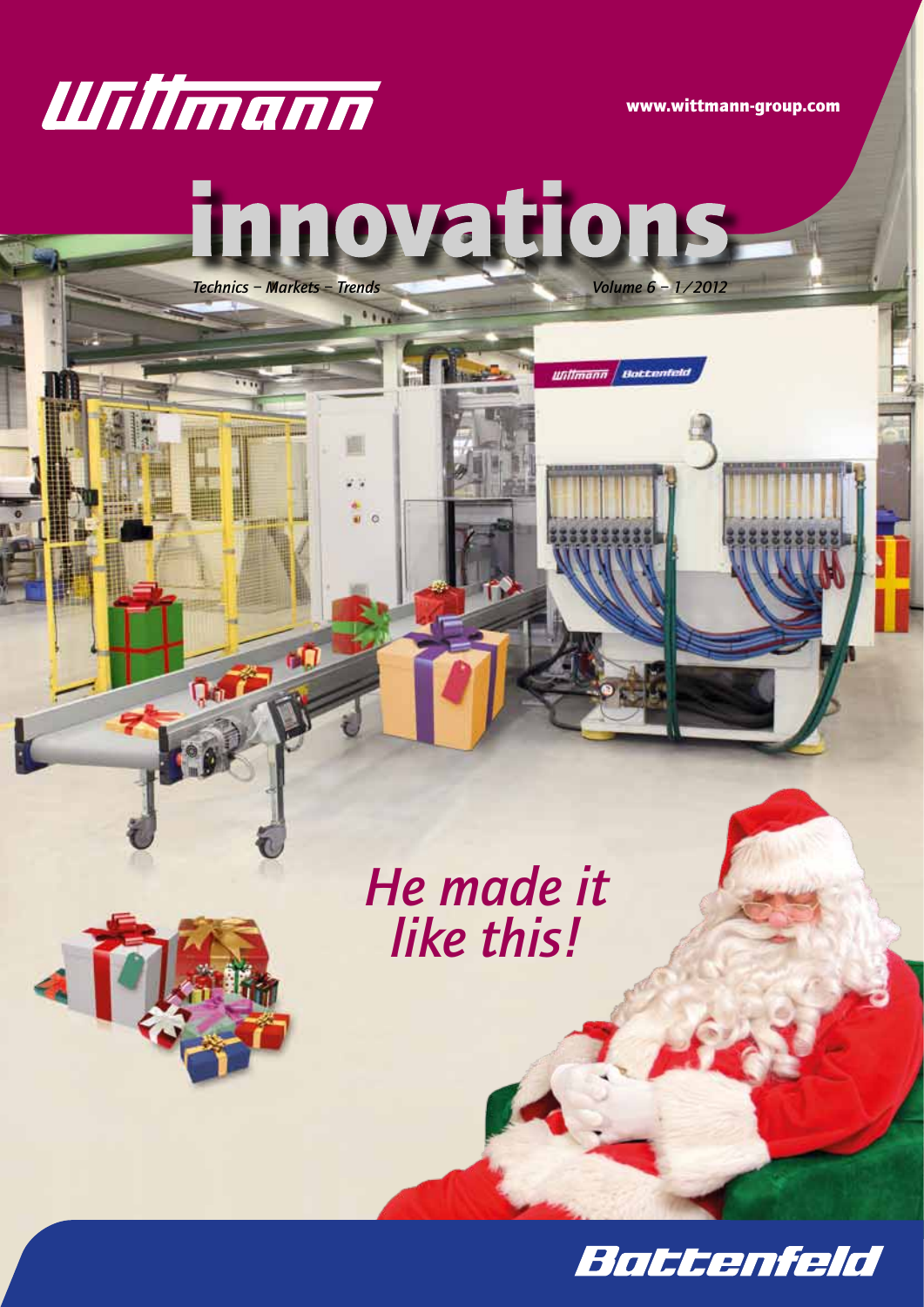

#### *WITTMANN innovations (Volume 6 – 1/2012)*

*Quarterly magazine of WITTMANN Kunststoffgeräte GmbH and WITTMANN BATTENFELD GmbH. Appears to meet the informational demands of staff and customers. Editorial office: WITTMANN Kunststoffgeräte GmbH, Lichtblaustrasse 10, 1220 Vienna; tel. +43-1 250 39-204, fax +43-1 250 39-439; bernhard.grabner@wittmann-group.com; http://www.wittmann-group.com Issue 2/2012 of "WITTMANN innovations" will appear at the beginning of the second quarter 2012.*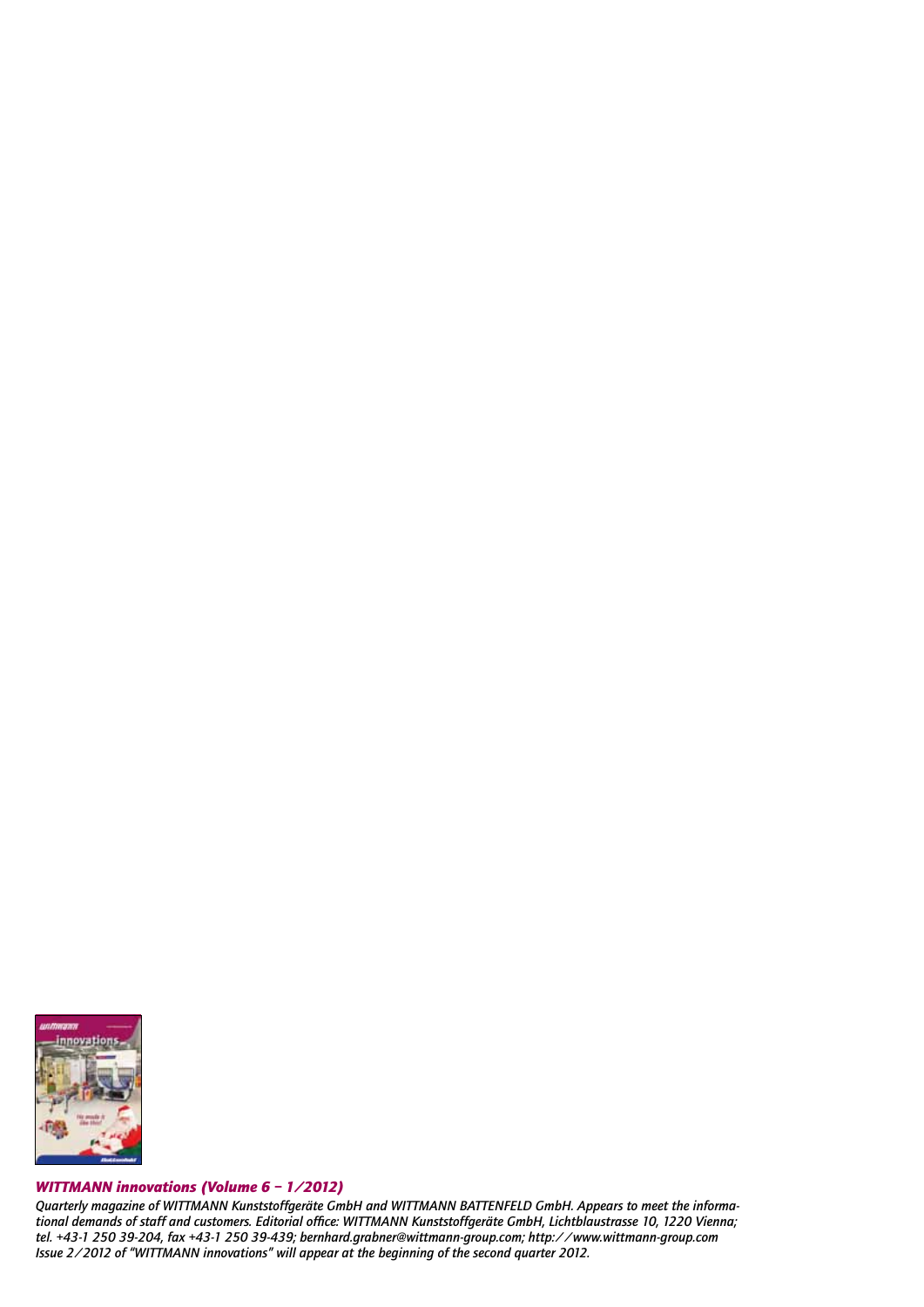# **Editorial**



*Michael Wittmann*

Dear Readers,

One year ago, I predicted at this point the economic development in the year 2011, and – almost traditionally – I was wide off the mark. I talked about going back to normal in regard to our professional lives – and it came about the exact opposite. The economic up and down of the last years continues, whereas the year 2011 is characterized by an even more massive growth.

After the sudden, strong re-start in 2010, we could increase our turnover once again by 22% in 2011. This increase stands for a special accomplishment, because it is not only due to the regained zest for investment in our industry, but to a high extent due to our innovative product portfolio and the commitment of our members of staff. I really want to thank all our employees and business partners for an excellent 2011.

May I now force on you my 2012 forecast? This one really could conform to reality, despite the fact we would wish it not to come true. Investment plans are linked very closely to the actual practice of the banks' deals in credits. It seems that deals in credits are made rather cautiously by the banks at the moment, due to the debt crisis and perhaps also due to the negative news coverage.

Therefore it seems that the year 2012 will be comparatively weak. We have already noticed some merely isolated indication of the coming slowdown, even though the complete downturn that has been predicted by numerous officials – and not least by the media – has not at all appeared so far.

We are not in the least misled by any foretelling, therefore we are continuing our quickly proceeding expansion in 2012. The *MacroPower* series of big injection molding machines will be widened with models of less clamping force, and the advanced R8.2 robot control will come up with some new real-time functionalities. Our Temperature Controllers Department is steadily pushing on the development of its technologies. The new DRYMAX Aton series of drying wheel dryers will be completed with models of higher dry air capacity, and our gravimetric blenders of the GRAVI-MAX series are scoring with the most precise measurement results on the market.

But first of all, I wish all of you, co-workers and business partners, a happy and successful new year 2012.

With best wishes,

Michael Wittmann

# Content



*Molding The MacroPower on duty*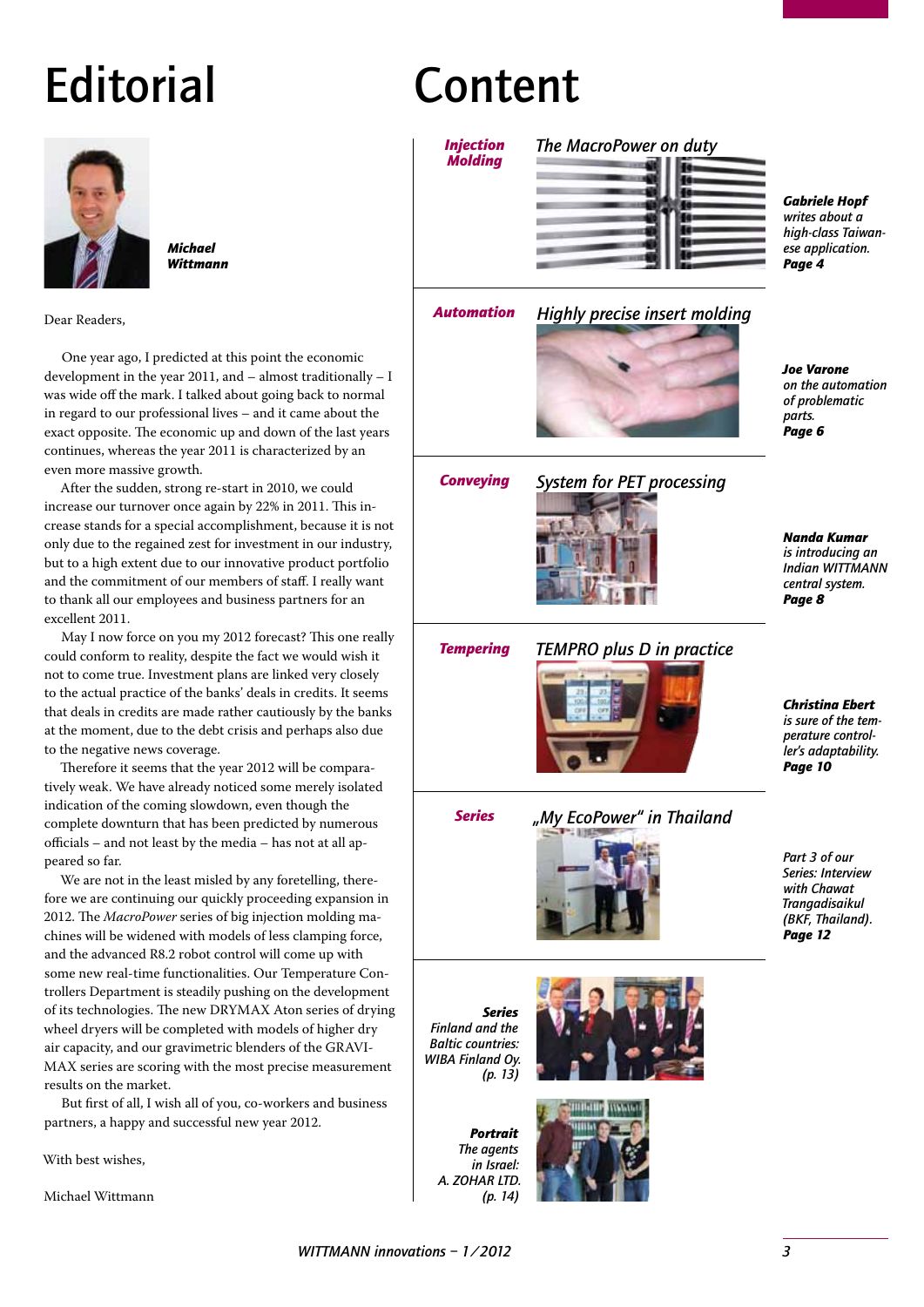### The *MacroPower* as the ideal solution for the production of cable ties

*K.S. Terminals, a well-known Taiwanese manufacturer of connection elements and accessories for lighting systems, ordered their first four WITTMANN BATTENFELD injection molding machines at the end of 2010. In 2011 WITT-MANN BATTENFELD received an order for another 10 molding machines. Gabriele Hopf*



*One of the most important products of K.S. Terminals are cable ties (here shown attached to their sprue) – highly precise parts, manufactured by using MacroPower injection molding machines with 800 t of clamping force.*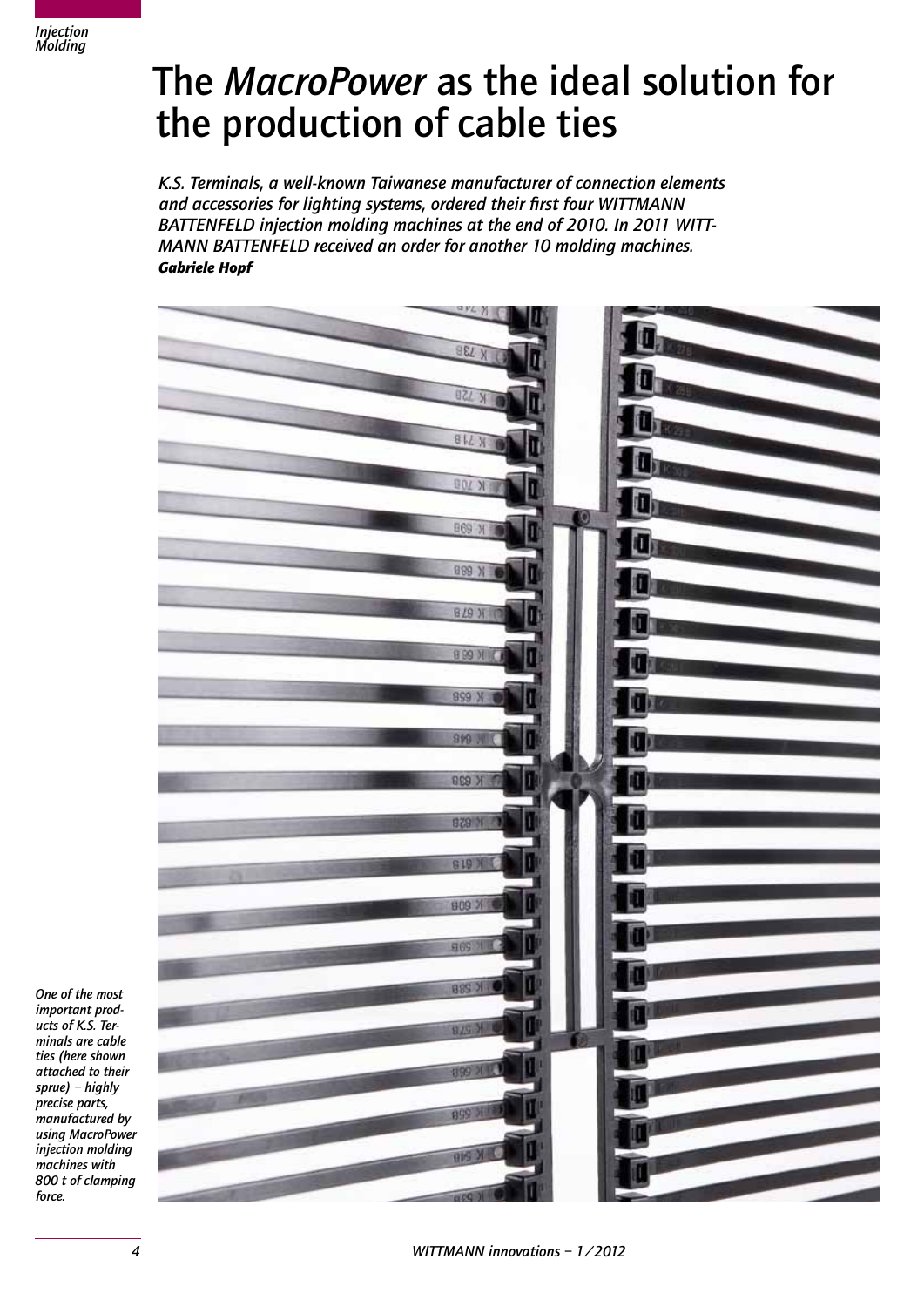The Taiwanese company K.S. Terminals was estab-<br>lished in 1973 as Ken Shing Industrial Shop and<br>has been trading as K.S. Terminals since 1978. Th<br>company, which is listed on the stock exchange and has lished in 1973 as Ken Shing Industrial Shop and has been trading as K.S. Terminals since 1978. The company, which is listed on the stock exchange and has about 900 employees, produces plugs for the communications, electrical and automotive industries, but also cable ties and accessories for lighting systems. K.S. Terminals exports almost 80% of its production worldwide, with its main markets being located in Asia, America and Europe.

Since K.S. Terminals manufactures its products in largebatch production, speed is an important consideration next to high quality standards.

as high and constant speed for the production of cable ties. The platens of the machine are especially designed for force transmission through the central part of the mold. This gives WITTMANN BATTENFELD a unique selling point for machines of this size, compared to most competitors. In terms of cycle times, the *MacroPower* beats the machines previously installed at K.S. Terminals by several seconds, and it also meets K.S. Terminals' requirements concerning the quality of finished parts in every respect.

#### *WITTMANN BATTENFELD MacroPower*





#### *K.S. Terminals relies on WITTMANN BATTENFELD*

K.S. Terminals has a total of 45 injection molding machines installed at its facilities, of which 15 are used to produce cable ties. By the end of 2010, K.S. Terminals ordered the first machines from WITTMANN BATTENFELD. These are a TM Xpress 450 and a *MacroPower* 800, which are used to manufacture cable ties. In addition, a Plus 35 and a *MicroPower* 15 for the production of plug-in connectors for the automotive industry have been ordered.

In September 2011, K.S. Terminals ordered another 10 *MacroPower* 800 molding machines. The *MacroPower* has been especially convincing for K.S. Terminals, since the company – above all – needs high clamping forces as well

The *MacroPower* stands for shortest footprint, speed, modularity, ultimate precision and cleanliness. The modular design of this new large machine model makes it suitable for a great variety of applications. The linear guide system of the moving platen ensures a clean mold space and maximum precision in mold protection.

The *MacroPower* reaches its high speed by means of fast movements, minimal locking and high-pressure build-up times, achieved by the innovative *QuickLock* locking system, recently developed by WITTMANN BATTENFELD.

A special highlight of this new machine generation is the ease with which molds are inserted from the rear of the machine. An extended safety gate stroke at the rear, combined with tie-bars kept at below-average length (thanks to the locking system that has been integrated in the moving platen), allows insertion of bulky molds in most cases without using a tie-bar pulling device. Extremely large molds in several parts can also be inserted sideways. Because of this, low ceilings in production halls are often no longer a problem. The extremely convenient functionality of the machine during mold changes carries the additional benefit of short set-up times and extra safety through handling heavy molds at reduced heights.

WITTMANN BATTENFELD offers the *MacroPower* also in an energy-optimized

version with a speed-controlled and highly dynamic servo motor instead of a three-phase motor with constant speed. Instead of traditional hydraulic pumps, electrically adjustable axial piston pumps with variable displacement volumes are used. In this system, the delivery is regulated exclusively via the motor speed and the pivoting angle of the hydraulic pump. In this way, the optimal relationship between the pump's degree of efficiency and the motor speed is calculated for every operating point and regulated automatically by the machine's control system. Energy savings of up to 35% compared to conventional drives can be achieved in this way. Additional benefits of this drive concept are a longer service life for the hydraulic oil, as it is heated less, and a lower sound level due to a lower average motor speed. •

*From the left: David Chen, WITT-MANN BATTEN-FELD Taiwan, Rog Cheng from K.S. Terminals, Roland Pechtl from WITT-MANN BATTEN-FELD, Chih Hsin Lin, K.S. Terminals, and Dr. Werner Wittmann in front of a TM Xpress 450.*

*Special plugs for the automotive industry, manufactured on a WIT-TMANN BATTEN-FELD MicroPower. (Photo: K.S. Terminals)*

*Gabriele Hopf heads the WITT-MANN BATTEN-FELD Marketing Department in Kottingbrunn in Lower Austria.*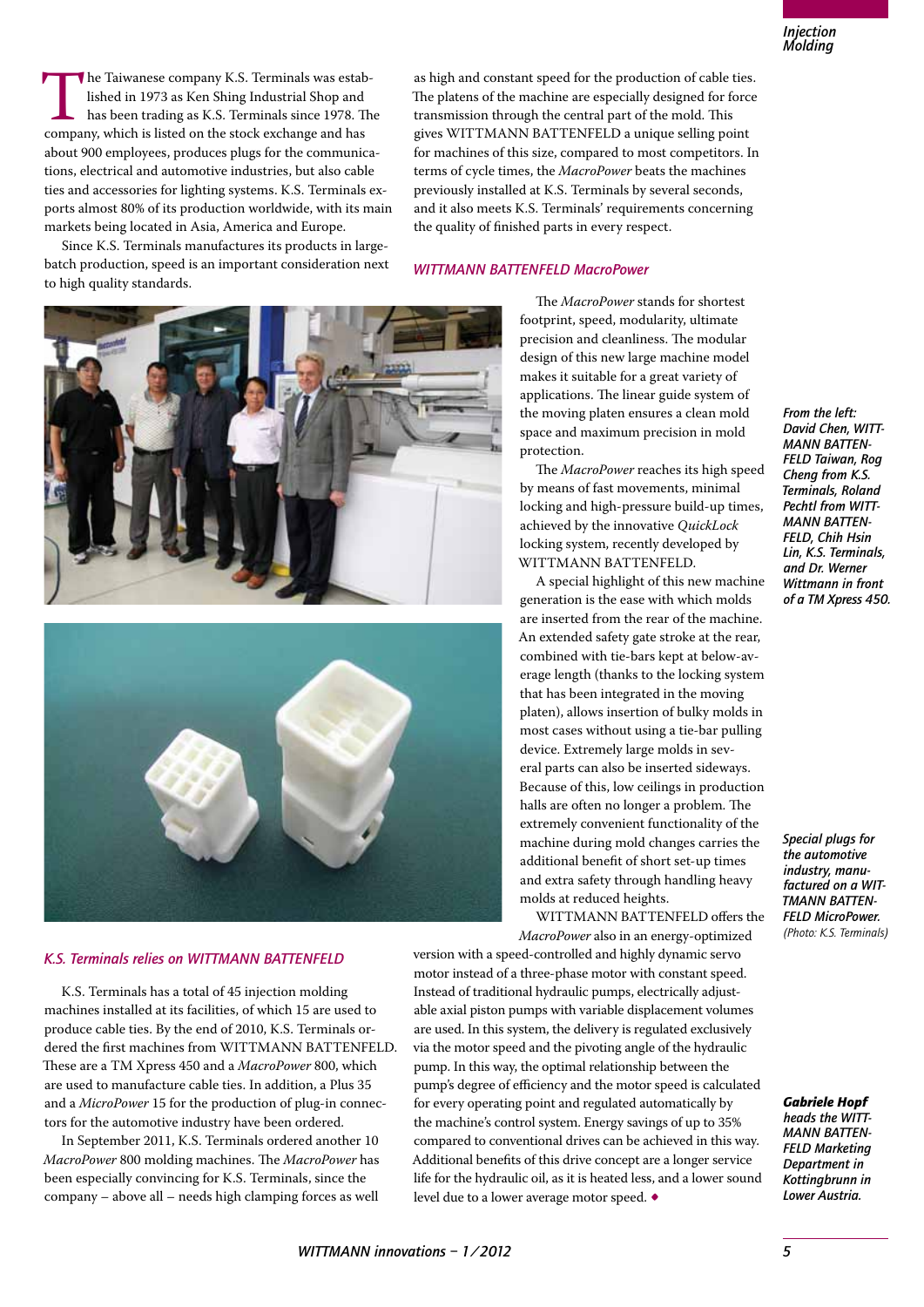*Darryl Crowe (left) and Daniel Redmond, Legacy Custom Plastics co-owners, in front of their fully automated work cell from WITTMANN BATTENFELD.*

### A successful collaboration and an upfront planning for a turnkey project

*Back in the summer of 2009, WITTMANN BATTENFELD, Inc. and the Florida based Legacy Custom Plastics LLC decided to collaborate on a new insert molding work cell project. It involved a new tight-tolerance pin-insertion automation system, a molding machine, and an existing 4-cavity hot runner precision mold.*

*Joe Varone*

Based in Clear-<br>water, Florida,<br>pany Legacy Custom water, Florida, the com-Plastics LLC has a very long history in the field of plastics processing, mold design and mold making. Legacy has plenty of experience with insert molding and hot stamping, fabrication and assembly etc., in its molding shop, which features 27 presses ranging from 35 to 500 tons. The challenge here was, as it is for many custom molders, to evaluate opportunities to automate any labor-intensive insert



molding applications – and to do it simply and economically. This is where WITTMANN BATTENFELD was a perfect match for Legacy's needs. The company offers several molding machine models that can be supported locally and are economically priced.

At the same time, as a market leader in robots and automation systems, WITTMANN BATTENFELD had the experience and designs to develop a plug-n-play custom work cell for Legacy, well within a reasonable return on investment (ROI) timetable.

#### *An ambitious goal of operator-free insert molding*

The molded parts at Legacy are used in water metering applications. They are produced using a proprietary grade of Nylon 12 with a metal pin insert.

Legacy's goal was to produce these parts consistently while holding very tight dimensional tolerance, and minimizing or eliminating the direct labor cost that is common of pin-insertion molding. These costs include the direct labor of operator machine tending – manual cycles are usually longer than target cycle times.

While the project goals offered many opportunities for a simple and easy return on investment, the project had plenty of real challenges, both from a technical point of view and with project management. Close, upfront collaboration and communication between WITTMANN BATTENFELD and Legacy allowed the companies to develop a work cell specification that met the tight tolerances the part and process required.

This was all accomplished while minimizing implementation costs and lead time. In the early stages of the project Tom Betts, molding machine manager for WITTMANN BATTENFELD, developed a machine specification with Legacy Custom Plastics that included the BATTENFELD B2 control system.

This controller proved very easy to set-up and operate. The machine selected was a BATTENFELD Plus series, 35 ton hydraulic machine. The machine had advantages for the project that includes items such as:

Plus UNILOG B2 control with closed loop feedback. This enabled ease of machine set-up for the technicians while having the power and control for precision molding.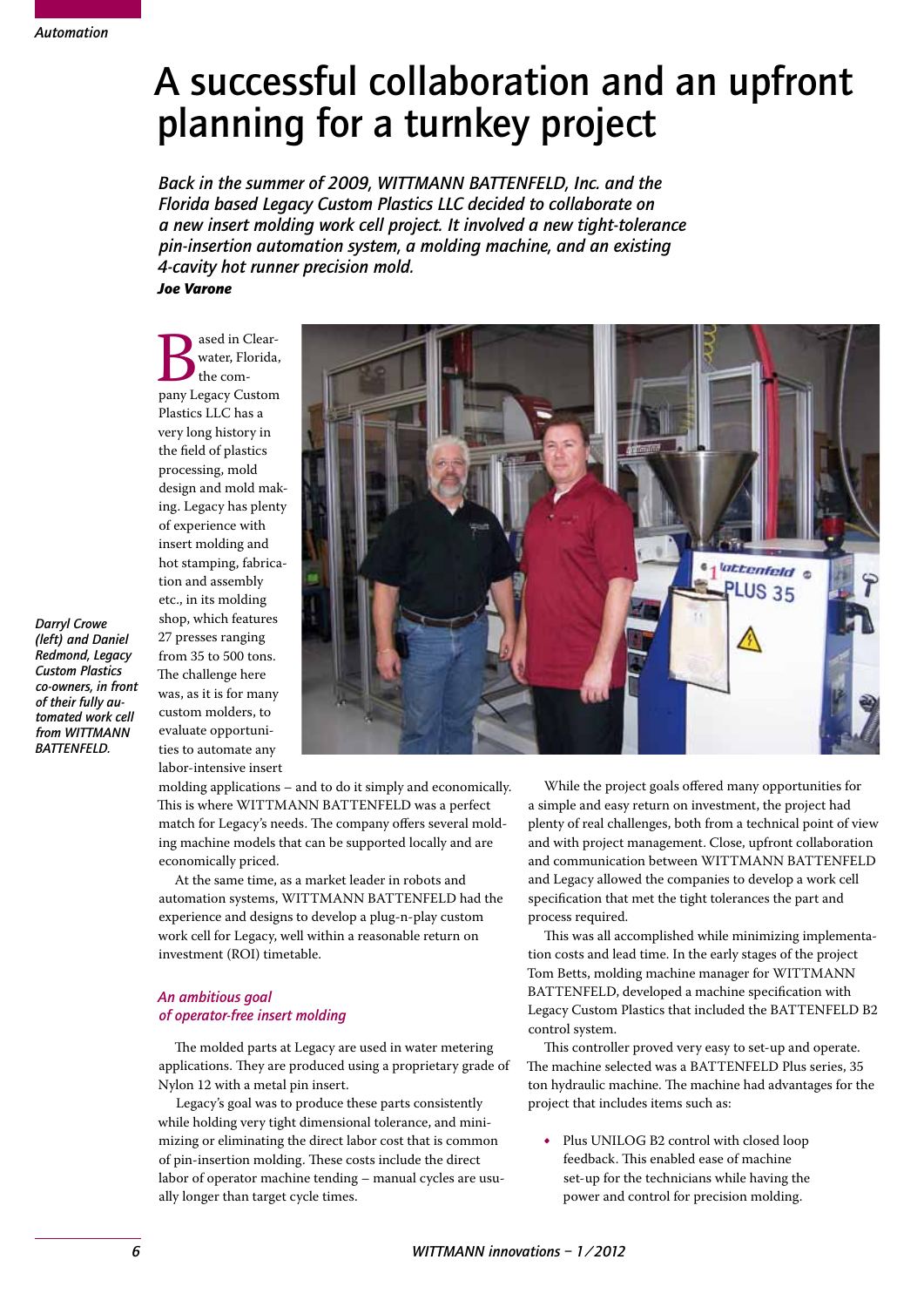- Mold-open repeatability, critical for insert molding especially when the inserts are loaded to the B-side of the mold – the machine holds a mold-open position of ± 0.0004 inches.
- Plasticizing technique, injection speed and accuracy of the production process hold for tight-tolerance repeatability and consistent parts. This was accomplished using WITT-MANN BATTENFELD's method of 4-step injection velocity profile and WITTMANN BATTENFELD's technique of 3-step holding pressure with interpolation.
- Looking at energy efficiency: using variable displacement pump with complete velocity control and pressure control proportional valves.



- Two tie-bar clamping systems with maintenance-free greaseless tie-bars.
- A particularly small footprint of the entire system which saves molders floor space while allowing automation options (such as the longitudinally mounted robot in this work cell) that other machines suppliers cannot.
- Economy and pricing: this machine, while having many technical advantages for the molder, is very cost-effective. In fact, this application had a return on investment of less than one year. This means a significant achievement when considering the use of a new molding machine, robot, tooling and bowl feeder escapement system.

#### *Integrated automation work cell*

The next step was to develop a robot and automation work cell specification that would be integrated with the molding machine to minimize the work cell footprint, be easy to access, have direct E67 communication with the

machine and simplified set-up, and of course remove direct operator labor. Like the molding machine, the WITT-MANN robot had many features and advantages to handle this insert project such as:

- • A servo floor standing, longitudinally mounted WITTMANN W711 robot. The The WITTMANN 7 series traverse Z-beams are modular. This allowed the robot to not be platen mounted and oriented in a way that created a small footprint and at the same time keeping the work cell "inline" making set-up and maintenance easier.
- The all servo robot was fitted with precision end-of-arm tooling (EOAT) to handle the tight-tolerance placement of pins within the mold.
- The color touch-screen servo robot control was pre-programmed for the automation sequence and had editing features making it easy for the molder to "tweak" and "dial-in" the sequence before, during and after installation.
- The WITTMANN BATTENFELD engineering group designed and built an elaborate bowl feeder and escapement system to feed and present the servo robot the pins for insertion into the mold.

While the BATTENFELD molding machine was being specified, the WITTMANN robot, EOAT and bowl feeder system were designed concurrently while the existing mold specification was reviewed for changes as needed for full automated work cell integration.

Legacy Custom Plastics president, Darryl Crowe, had examined the existing mold for enhancements to facilitate the automated pin loading process. The 4-cavity mold (4 pins to insert) with hot-runner needed few modifications so fortunately the mold needed little work to automate it – as a result, retrofit costs were minimal.

#### *The outcome: results, even better than expected*

Not only did all facets of this project come together concurrently, saving time, but they were all supplied and implemented while minimizing costs.

Today, the work cell has increased productivity by 46%. It has all but eliminated the need for operator involvement, and Legacy produces these parts at a rate of 45,000 per week. All the benefits calculated initially did in fact materialize. The learning curve was simple, the benefits of cost savings realized, and the experience was positive overall for Legacy Custom Plastics.

Legacy Custom Plastics is now looking for other projects in-house where they can expand their cost savings through automation work cell implementation. With the mold and plastics processing expertise of Legacy and their new venture success with WITTMANN BATTENFELD, it is likely that future collaboration will continue to increase their productivity. •

*The finished product was molded using an application of tight-tolerance pin insertion.*

#### *Joe Varone*

*is Southeast Robot Sales Manager USA, working for WITTMANN BATTENFELD Inc. in Torrington, Connecticut.*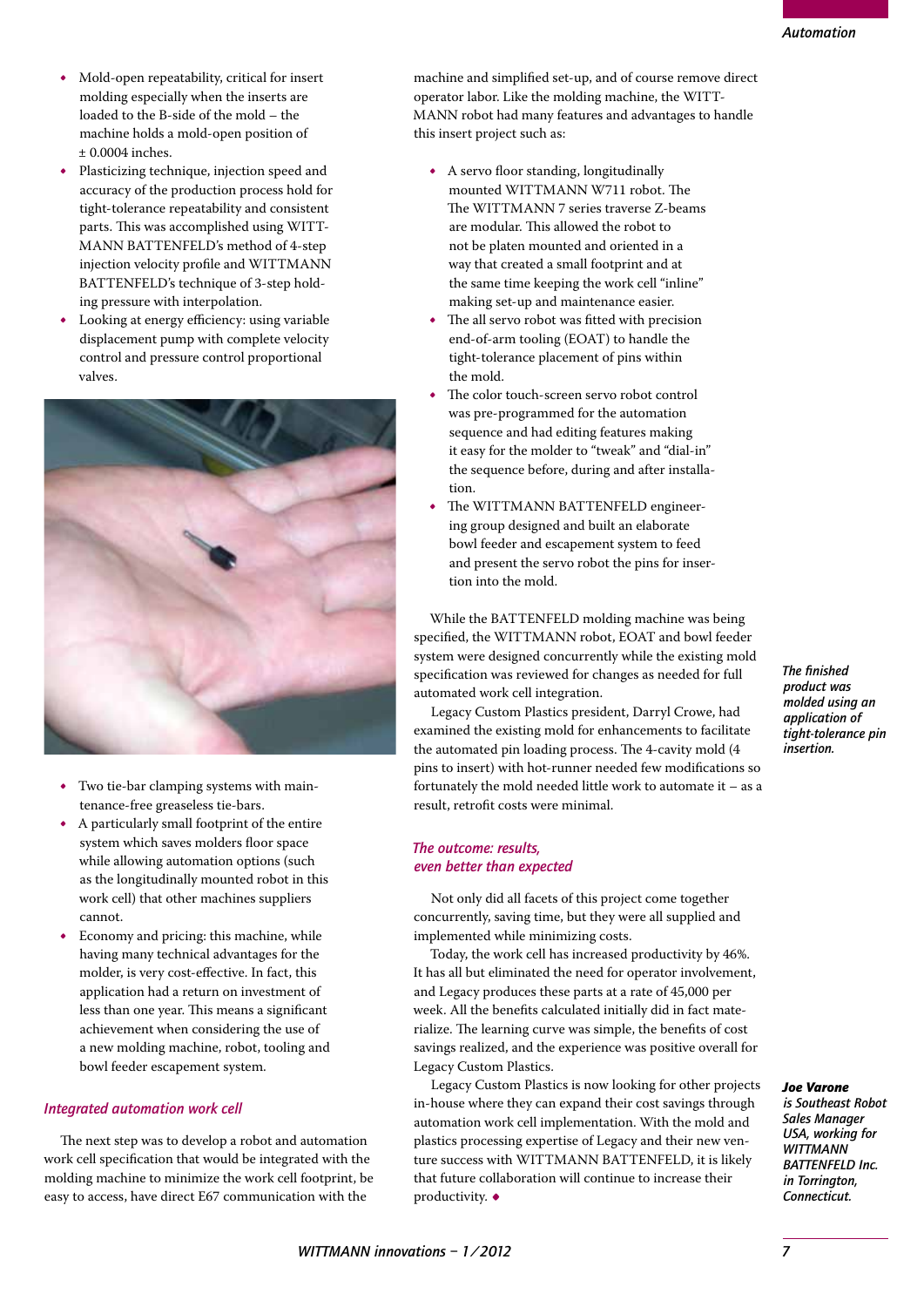# PET processor uses a WITTMANN central drying and conveying system

*The PET packaging market in Pondicherry was really changed, when Swashthik Preforms started their operation in 2007 with their commitment to quality and innovation. Always a part of Swashthik's philosophy, they are very successfully manufacturing quality preforms and bottles from PET. Nanda Kumar*



*A view of the central drying and conveying system at Swashthik Preforms based in Pondicherry, India. The entire system is dedicated to PET processing.*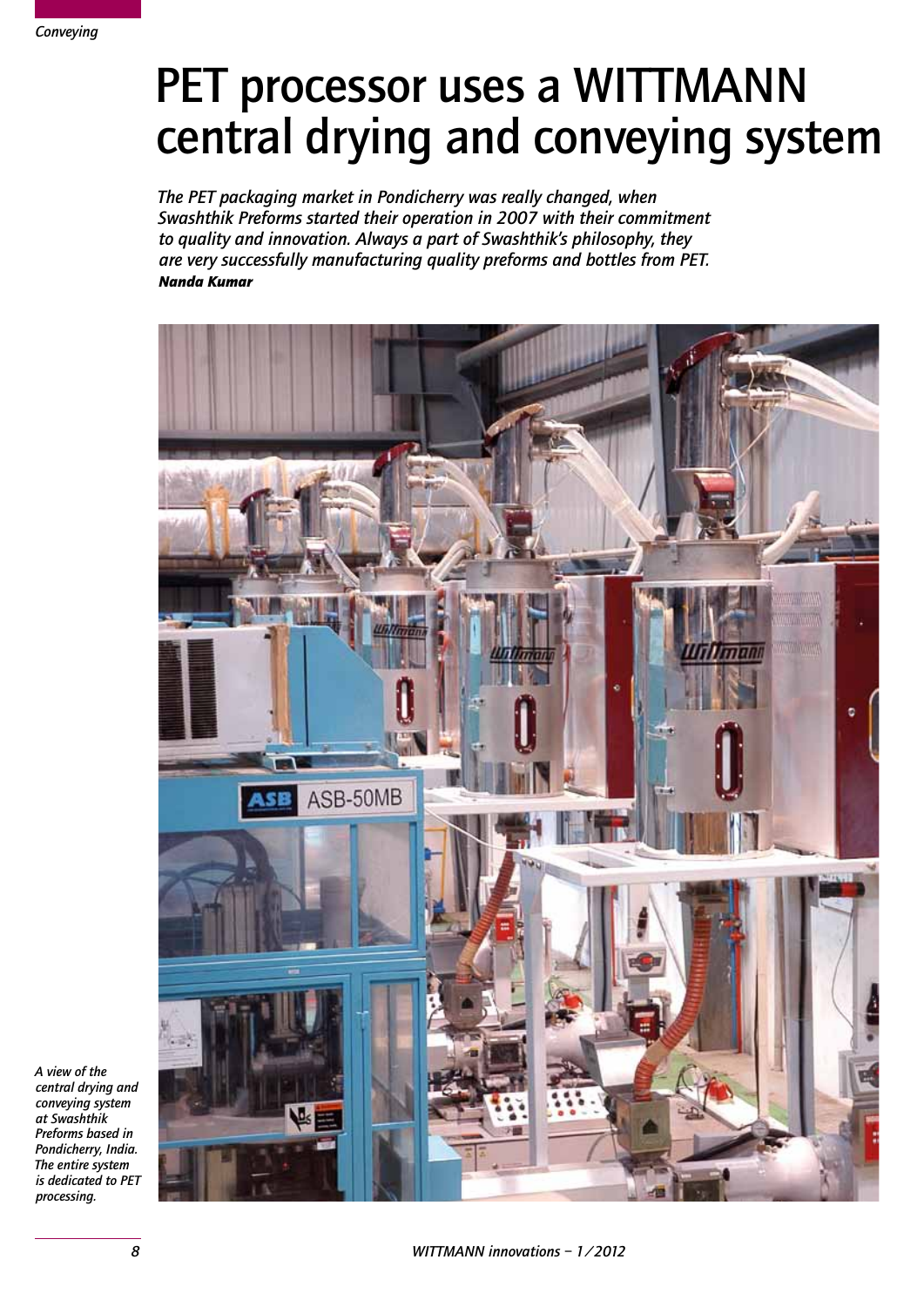Swashthik Preforms was looking for a high-quality PET drying and conveying system for their state-of-the-art single stage bottle manufacturing machinery. Such a system had become especially necessary in regard to their medical clean room products and their beverage packaging production. Swashthik turned to WITTMANN BATTENFELD to get a one-stop shopping world class solution consisting of PET dryers, an entire central material conveying system, blenders, and – in addition – temperature controllers.

#### *Energy-efficient PET dryers*

The effectiveness of the drying process normally is measured by using the parameter of the dew point. WITT-MANN devices are coming up with an ambient independent dew point of up to -65°C.

The material protection function is another important feature of the WITTMANN dry air dryers. This essential technology prevents over-drying and thermal degradation of plastic resin during periods of reduced throughput by automatically lowering the drying temperature.

The so-called *SmartFlow* function provides an intelligent air distribution. This feature, available on units with 2 drying hoppers, means that the air distribution is automatically adjusted to different materials and fluctuating material demands. Thus not only the material processed is protected, but also wasting energy due to over-drying is totally avoided. WITTMANN finally has introduced a comprehensive testing program to establish energy ratings for their DRYMAX dry air dryers. After several years of research, WITTMANN has developed a standardized rating method based on stringent test conditions. Since then, every dryer model is labeled with an Energy Sticker showing the measured test result in terms of kWh per unit weight of dry air.

Apart from this, other features like a 7-day timer and integrated CAN communication interface are standard with all WITTMANN dryers.

#### *Conveying system*

Plastics processors need to have an absolute hassle-free operating conveying system that is enabling non-stop production. Beyond that, Swashthik wanted to have a system for the secure production of delicate medical parts and beverage packaging. Ramnath Ashok, Manufacturing Director, is summing up the main reasons that led to opting for the WITTMANN equipment as follows: "WITTMANN simply is offering the most advanced technical features, providing maximum production security. Even at the first glance one can realize the depth of engineering behind the surface: for example, the control devices are placed absolutely

conveniently, everything is executed with a view to highest usability. We have already gained experience with other manufacturers. But there is no regret having chosen now the WITTMANN equipment and the services that go with it."

#### *Material loaders*

Regarding material loaders, most of the other manufacturers are supplying their units with vacuum flap seal mechanisms. But these seals are tending to bend when operated continuously, causing bad results upholding the vacuum. This would change the performance of the entire system for the worse.

As opposed to this, WITTMANN is offering loaders that are equipped with specially shaped material discharge shutoff valves ensuring highest functionality through a completely leak-proof seal. Most of the WITTMANN FEED-MAX loaders have a modular construction. This makes it for example very easy to upgrade a 6 l loader to a volume of 8 or 10 l, demanding only the exchange of the loader's center section. None of the competing manufacturers is offering such flexibility. Generally, WITTMANN's effort is to always design a totally customized system, giving much consideration to the existing space – as it was with Swashthik.

#### *Cost-saving PET drying*

Technologies like the dew point controlled drying, material protection and the so-called *SmartReg* function are contributing to saving energy to a remarkable extent. Along with this, some other key features led to Swashthik's decision to order a WITTMANN drying system: material bins made of stainless steel, uniform air distribution, multiple temperature measurement and control, and 45 mm thick insulation for highest drying efficiency.

Swashthik was able to achieve considerable energy savings of almost 50% in comparison to using other equipment. Mr. Vijaykumar Surana, Swashthik Marketing Director, points out: "The PET packaging business is highly vibrant and is demanding the highest parts quality. It is a brisk market, and you have to watch your cost. In reference to all these points, WITTMANN helped us a lot."

#### *One-stop solution in PET processing*

When processing PET, a lot of key parameters have to be matched:

- $\bullet$  Intrinsic viscosity (IV).
- Acetaldehyde level (AA).
- Aesthetic appeal (clarity).
- Uniform part weight.
- Uniform wall thickness.

To achieve the respective specifications, not only the molding/blowing machines are of highest importance, but also all the auxiliaries, especially drying and conveying equipment, blenders and temperature controllers. In collaboration with Swashthik, WITTMANN once again proved their ability to provide ideal customized systems – in this case for PET processing, but also as a one-stop solution. •

#### *Nanda Kumar is General Manager of WITTMANN BATTENFELD India pvt Ltd. in Chennai.*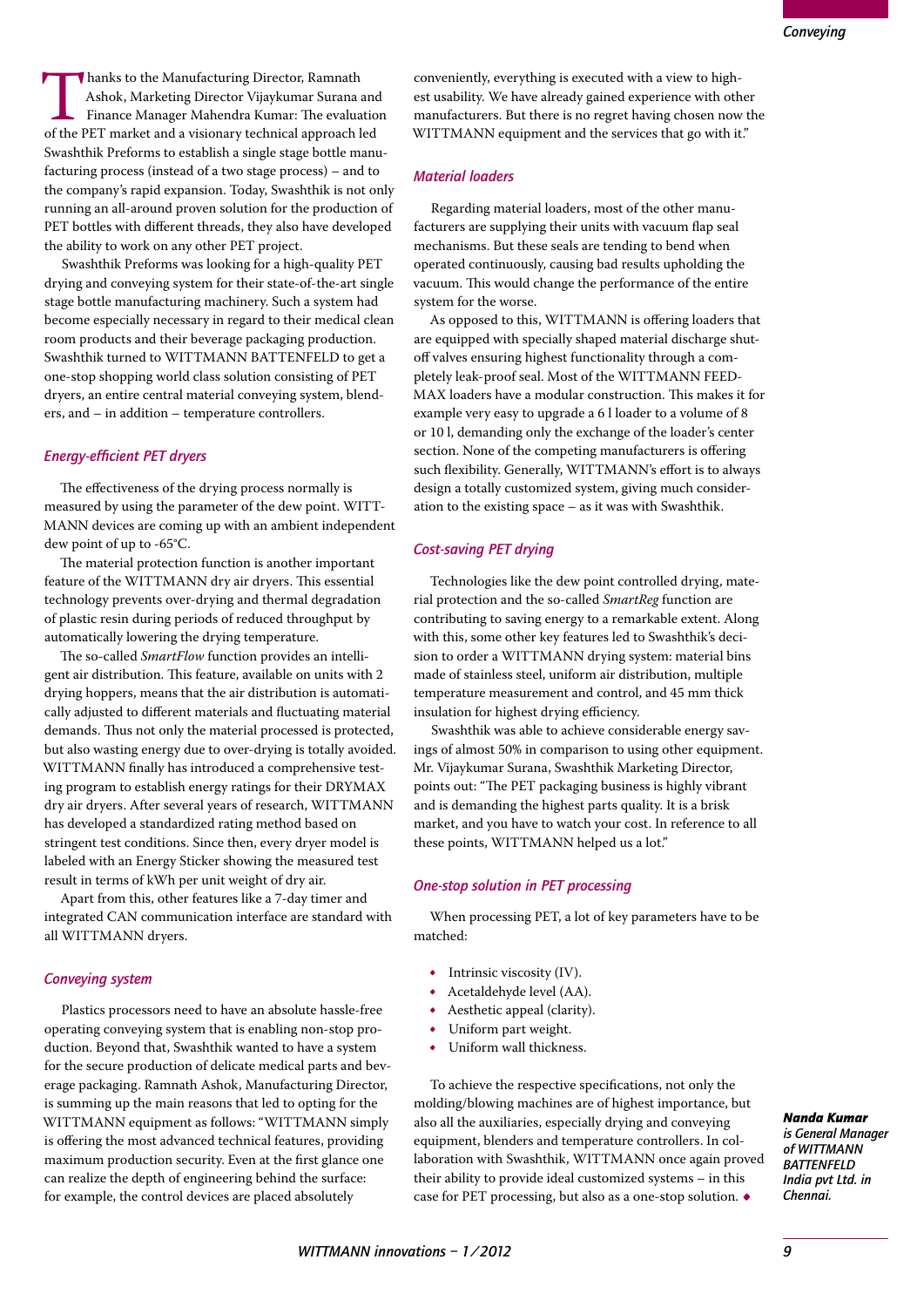# TEMPRO plus  $D - A$  success story in the automotive parts production

*In steady communication with a big German manufacturer of automotive parts based in South Hesse, WITTMANN was successful in adapting the new TEMPRO plus D temperature controller to the very special needs of this demanding customer. By now 18 units were integrated into the respective production processes. Christina Ebert*



*TEMPRO plus D140 dual zone temperature controller, especially adapted to the needs of a demanding customer in the automotive industry. Attracting attention at first sight: the additional acrylic glass covering of the screen and the additional electric alarm.*

> **P**lastics processors that are molding parts for the automotive industry have to face formidable quality requirements– and this case was no exception. For to surely meet the standards for this special application, the automotive industry have to face formidable quality requirements– and this case was no exception. For tempering requirements were specified in the course of a workshop that was attended by WITTMANN experts and the customer's specialized staff.

> Even before this, test runs concerning a very critical part had happened over a longer period. It was the aim of these combined efforts to work out a concept that would allow the seamless integration of customized temperature controllers into delicate processes.

#### *Challenging applications*

Two different applications had to be managed by using temperature controllers of possibly identical technical construction.

Within the scope of the first application, technical parts of the "car interior" sector for different automakers had to be produced in 4-cavity-molds, with the cavities heated-up to temperatures ranging from 70 to 100°C. The flow pressure reached a value of 3–6 bar, resulting in a flow rate of 8–12 l/circuit, every mold having at least 4 cooling circuits and 8 as a maximum.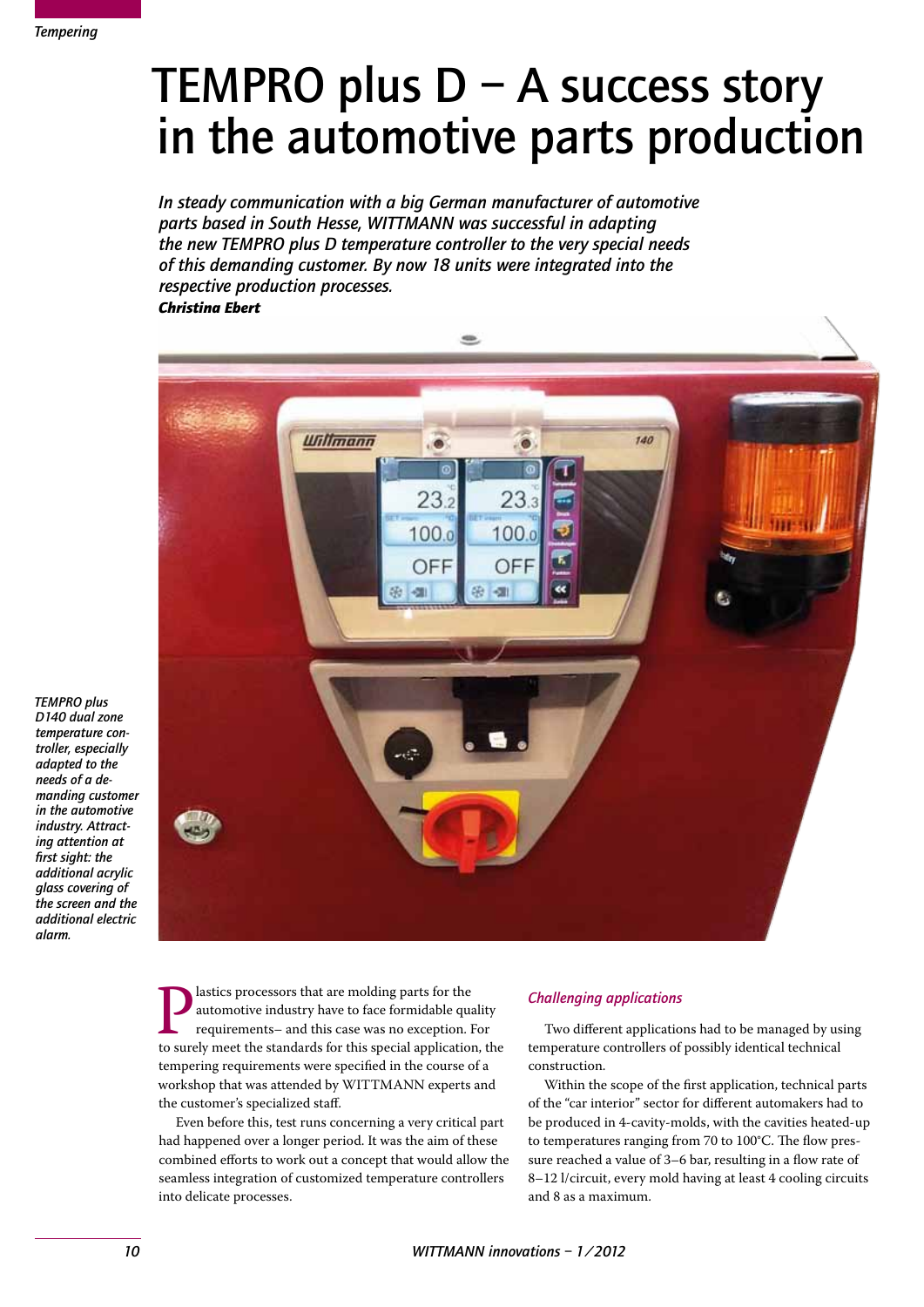The second application originated from the field of precision injection molding, being as challenging as the other one. In this case, steel shafts should be coated with different kinds of plastics: PBT, POM, PMMI, and PC. 8-cavity-molds and 16-cavity-molds had to be heated-up to a temperature range of 70–140°C. The flow rate had to reach 8–15 l, and the flow pressure 4–6.5 bar. All molds having 6 to 9 cooling circuits that had to be sufficiently served by the temperature controller.

#### *Temperature controller requirements*

The temperature controllers had to be absolutely interchangeable with each other, and they had to absolutely fully serve both of the different applications. On the part of the customer, great importance was attached to some further characteristics:

- Simple operation.
- Compact design.
- Easiest access for maintenance and cleaning.
- Rugged execution.
- Optical and audible alarm.
- Temperature tightness even when rapidly cooling down.
- Elimination of possibly every cause of defect.
- Low noise level at operating state.
- Modified electronics in terms of fuse protection.
- Water inlet and outlet made of stainless steel to avoid corrosion.
- Minimized loss of water when changing the mold.
- Accuracy of temperature measurement to guarantee a continuous process, being of highest priority in the field of precision injection molding.
- Interface for connexion to injection molding machines of all brands.

#### *TEMPRO plus D for different applications*

Even a conventional TEMPRO plus D140 dual zone standard unit satisfies some of the above mentioned criteria. After having adapted the standard unit, the ideal solution for both of the different applications in question was found.

Because of its compact construction, this temperature controller has not only a rather small footprint, but it is equipped with two separate circuits for the tempering of two different mold channels. Thereby, the circuits are working entirely independent from each other. In principle, the device is laid out for a temperature of up to 140 °C, and up to this temperature it is working with a control accuracy of  $\pm$  0.2 °C.

The TEMPRO plus D is designed to meet the operator's convenience to a great extent. The generously dimensioned color touch screen is offering simple menu navigation, thus allowing for the quick modification of process parameters. The display is enabling recalling the most different process

data: for instance set temperature, flow pressure, pump pressure, and so forth. By request of the customer, the control and display panel was given additional protection against dirtiness and other damaging extraneous causes by installing a premium hinged acrylic glass covering.

#### *High process security, short cycle times*

To guarantee highest process security and to be able to reproduce possible manufacturing errors, it is necessary to record the run of the process. The new oscilloscope function of the TEMPRO plus D is recording the temperature conditions, pressure and flow rate, and thus is contributing to constant part quality, which is of special importance when it comes to molding parts for the automotive industry.



*The new TEMPRO plus D oscilloscope function is recording the temperature and flow profiles. By means of these data, possible manufacturing errors can be easily reproduced.*

Flow and pump pressure measuring is integrated in all TEMPRO plus D models as a standard. Beyond that, the optional ultrasonic flow measurement was applied especially for the applications in question. This flow measurement is permanently controlling the cooling channels. The unit was equipped with an enhanced magnetically coupled pump that comes with a capacity of 1 kW and a flow volume of 60 l.

One more important aspect in regard to acquiring the TEMPRO plus D was the unit's internal volume of 3 l that again is shortening the cycle times through its short heating and cooling phases. Because of the tankless construction, the volume of the circulating medium is kept possibly low, shortening the heating and cooling phases essentially. The heater can be actuated arbitrarily often due to the use of solid state relays that are free from wear.

Meeting one more customer requirement, the temperature controller is equipped with ball taps made of stainless steel. These prevent the loss of water when changing the mold. As an additional measure of safety, an alarm light was mounted at the temperature controller's front door. The electric alarm also is including an audible signal.

#### *A resounding success*

Closely collaborating with the customer, WITTMANN again was recognized as a competent and reliable partner in the field of temperature control. In the meantime, this special customized solution was implemented at the customer's plant 18 times. – Success that speaks for itself.  $\bullet$ 

*Christina Ebert*

*is working for WITTMANN Robot Systeme GmbH in Gross-Umstadt, Germany, for the Temperature Controllers and Granulators Sales Department.*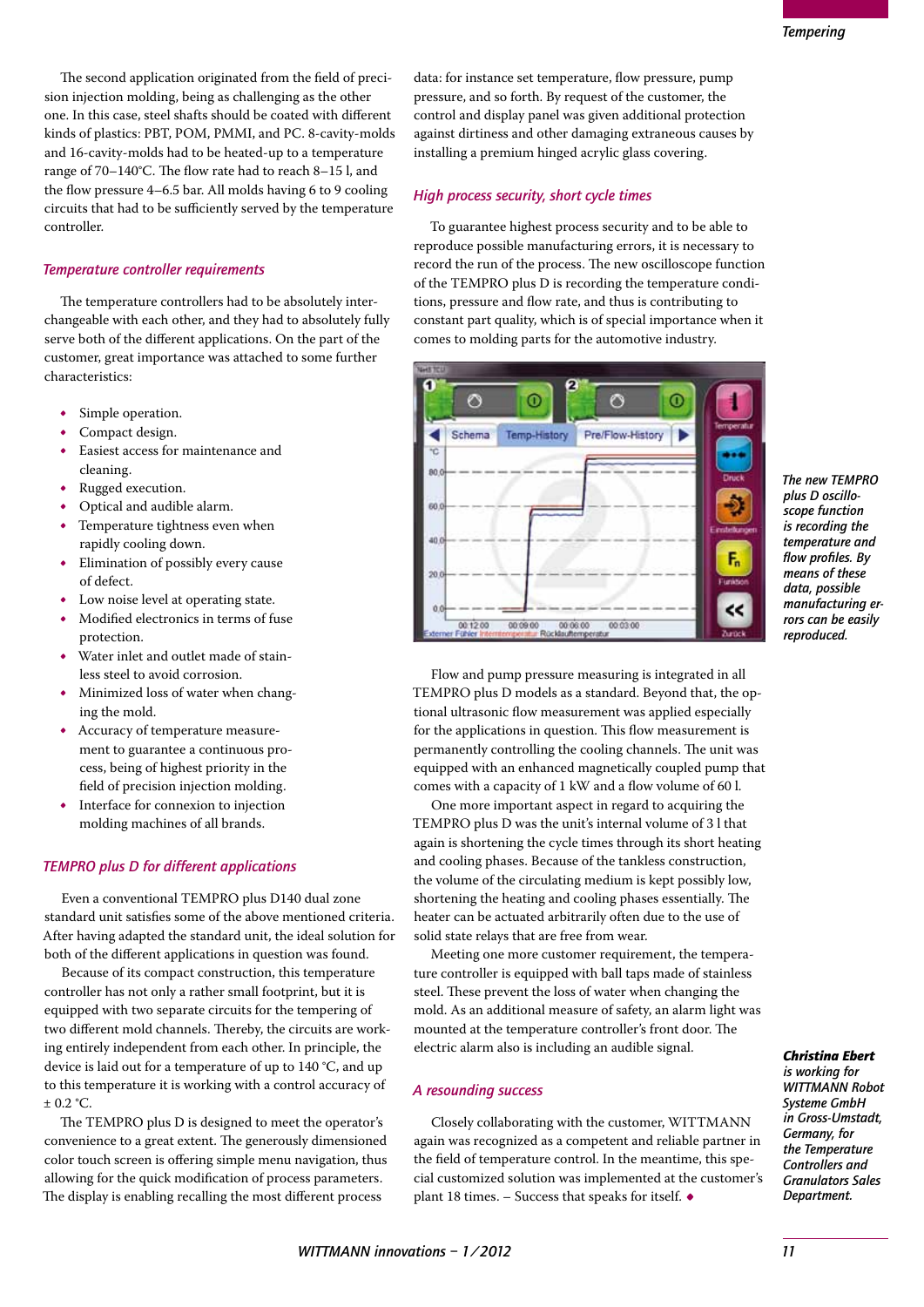

# BKF in Thailand using the *EcoPower*

*Third part of our "My EcoPower" series: BKF in Thailand – so far working with WITTMANN BATTENFELD especially in the field of material drying and conveying – has purchased two EcoPower injection molding machines in 2010.*

• Your business?

The core business of BKF, founded 1963, is in the fields of plastic injection molding, aluminum die-casting and the production of rubber tires for motorcycles and bicycles. BKF's main markets are in aerospace, food/ beverage and railway companies in Europe.

- Date of *EcoPower* purchase? August 2010.
- • What *EcoPower* Models? *EcoPower* 110/350 and *EcoPower* 180/750.
- Reason for purchase? We have been expanding in the past few years, and when we needed additional machines we only wanted to buy the best. Regarding the quality of the machines and especially the competence of the WITTMANN BATTENFELD staff, this was a very easy decision.
- What products are the machines typically making? Engineering parts, automotive parts.
- What are your favorite design features on the machine? The design of the injection unit really stands out in the market – and at BKF we have tried a few all-electric and hybrid injection machines. The *EcoPower* servohydraulic circuit for the ejector is a very good idea since we often run molds with core pull and we do not like the very inefficient hydraulic circuit most machine makers use for this option, using even more energy than the machines themselves. WITT-MANN BATTENFELD has

done a wonderful job turning weak points into strengths. The clamping unit is one of the best in the industry. The UNILOG B6 control is the icing on the cake, providing just the right

*My EcoPower* **Part 3**

*Respondent: Chawat Trangadisaikul*

> *Position: Vice President*

*Company: Bangkok Metropolis Motor Co., Ltd. (BKF)*

*Location: Kratumban/Samutsakhon, Thailand*

balance of precise control, great flexibility, intuitiveness and userfriendliness.

What operational advantages have you noticed in regard to the *EcoPower*?

Fast, clean, less cooling water needed, very energy-efficient. Accessibility is a key factor. It is very easy to access all the components, to maintain the machine and also to integrate further auxiliary equipment.

• What changes in energy consumption have you noticed on the *EcoPower*?

There has been a drastic reduction in energy consumption and also a large reduction in cooling water usage. This has given us substantial cost savings and has indirectly helped to maintain our ISO 14000 environmental management standards.

• What other energy savings/efficiencies have you noticed?

Other electric machines have some maintenance problems, especially in regard to the beltdriven mechanisms and the ball screw assemblies. And the bigger the machine, the worse the prob-



lems. Our *EcoPower* machines are completely eliminating this issue due to their great injection unit designs. Lubrication around toggles has previously caused headaches – no longer.

- What sort of payback period are you expecting? 2 years.
- • Does your *EcoPower* have a nickname? Not yet.
- Have any of your customers seen your new *EcoPower*? Yes, many. Usually they are very impressed about the technology.
- Where next for your business? More machines (from BATTEN-FELD) – for sure!
- Where next for you and the *EcoPower* series? We are seriously considering the *EcoPower* for the next purchase. What a great design!  $\bullet$

*BKF Director Chawat Trangadisaikul (left) taking over a new WITT-MANN BATTEN-FELD EcoPower injection molding machine.*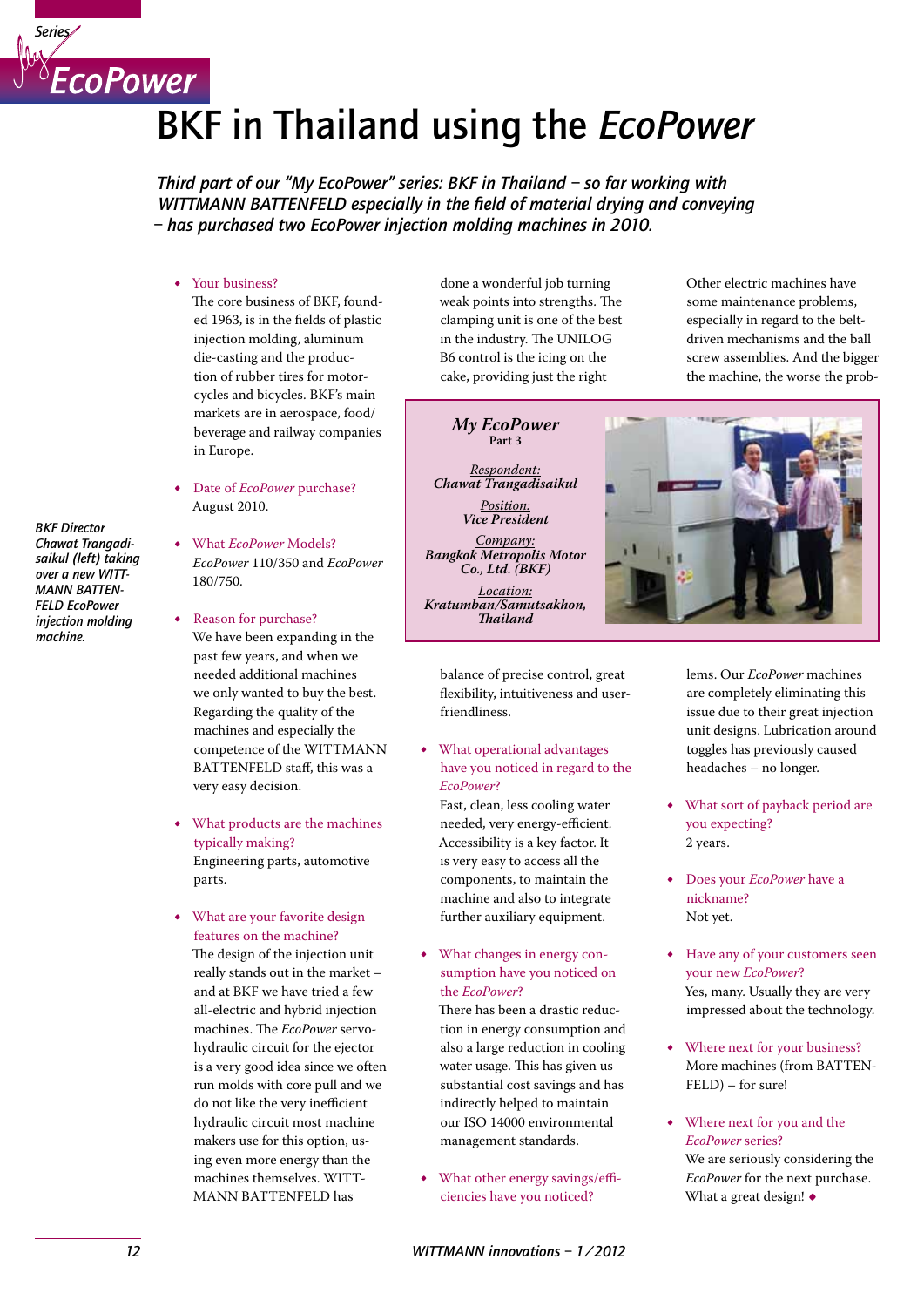## Agents for Finland and the Baltic countries: WIBA Finland Oy

*WIBA Finland Oy started operations in July 2010. The company is run by the experienced team of the former WITTMANN agent for Finland and the Baltic countries whose manager had retired. BATTENFELD meanwhile has been present in Finland since the 1970s, always being committed to the plastics industry's needs.*

**B** ased in Salo, in the southwest of<br>Finland, a team of six persons is<br>selling WITTM ANN auxiliary equip selling WITTMANN auxiliary equipment and WITTMANN BATTEN-FELD injection molding machines to customers in Finland itself and to the plastics industry in the Baltic countries. They share over 100 years of experience in sales and service, including the management of spare parts. Besides offices, the Salo premises houses the spare parts inventory and an appropriate showroom.

WIBA Finland Oy is a family-run business, Petri Häggman being assisted by his wife working in the office and by the helping hand of his father.

Three more people running their own companies are taking care of the service agenda, two of them servicing the Finnish WITTMANN BATTEN-FELD customers.

#### *The market situation*

The Finnish plastics market underwent many changes during the last years. In fact, it has lost a lot of its former mobile phone business that is concentrating now in Asia. But one thing Finland will never lose: its ambition of being a hotspot for innovative ideas – not least due to its excellent educational system.

Finnish companies have over 50 years of experience in the plastics processing industry – and still, about 600 companies are working in this field, achieving an overall turnover of EUR 3 bn and employing about 14,000 persons.

#### *The WIBA philosophy*

The WIBA Finland Oy company is working ambitiously on strengthening the WITTMANN and WITT-MANN BATTENFELD brands and



*The WIBA Finland Oy Team (from left to right): General Manager Petri Häggman, Sari Salonen, Matti Häggman, Rauno Tuominen, Keijo Heikkilä, (Kalev Vähejaus absent).*



*View of the WIBA Finland Oy showroom in Salo.*

on making them even more visible right in the middle of the challenging Finnish business environment. Service and partnership have appeared to be the key concepts of Petri Häggman and his ambitious team players. They are always trying to offer the most advanced service on the local market, thus making not only customers, but lifetime partners.

In the near future, this philosophy shall also be strengthened in regard to the activities in the Baltic countries.

The local Finnish plastics show held in November in Lahti was a complete success, Petri Häggman commented: "Great! I really want to thank the WIT-TMANN BATTENFELD customers and team who made it possible to succeed to such an extent. The next issue of the Lahti show will be in 2014. In the meantime, until then, there's of course a lot of interesting work to do: taking care of our customers, and participating in the next Fakuma and K shows in Germany." •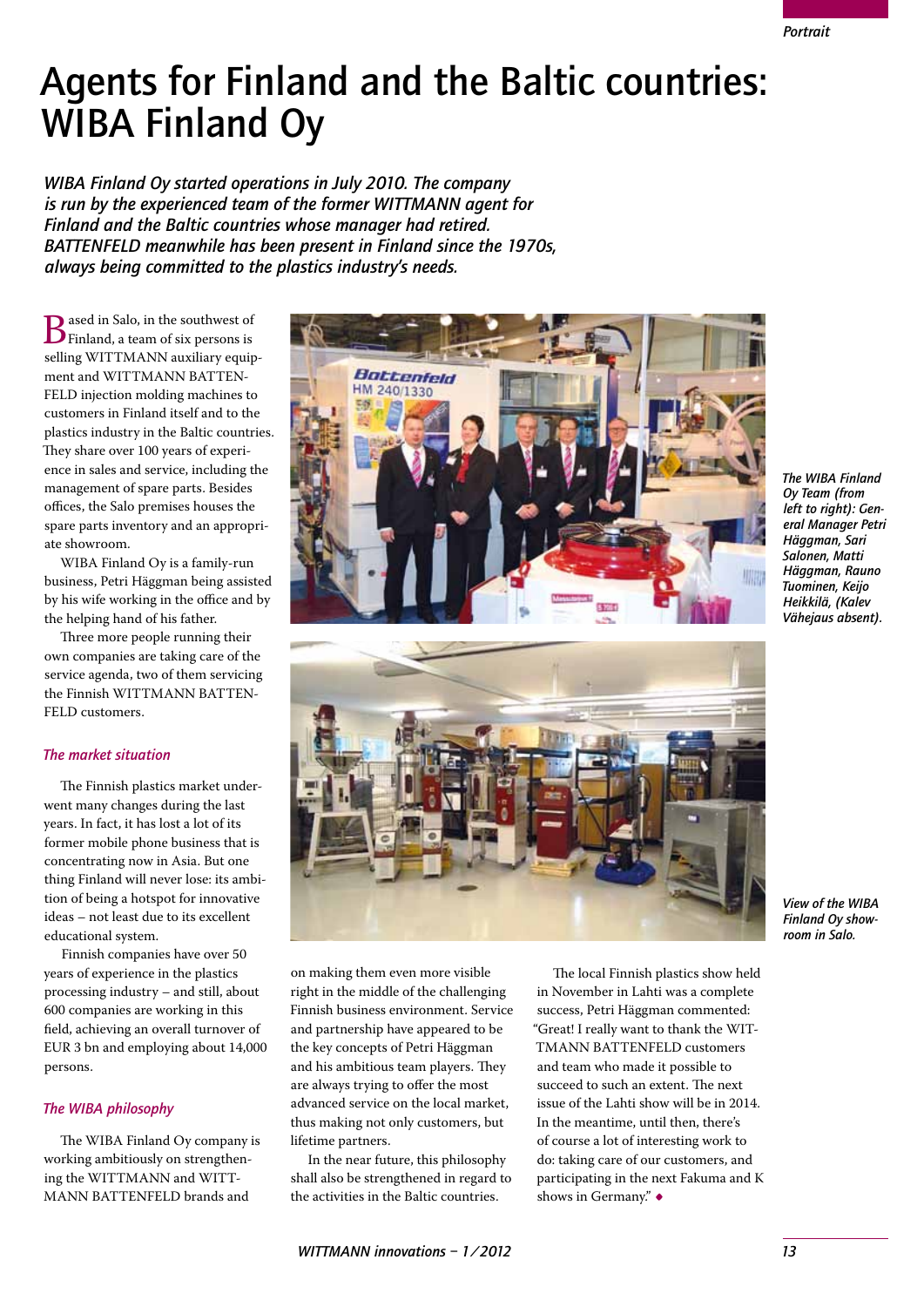### WITTMANN BATTENFELD's agent in Israel: A. ZOHAR LTD.

*A. ZOHAR LTD. was founded by Arieh Zohar in January 1992 and nominated as the WITTMANN agent in Israel in the same year. At that time, WITTMANN was not well known in the Israeli market. With 250 CNC robots sold by the end of the 1990s, WITTMANN became the leader in the Israeli robot market.*

*Left picture: Ya'akovi Schlosberg, Director Arieh Zohar and Magi Glucker (from the left, absent: Doron Arbel). Right picture: A. ZOHAR LTD. office, located in the trade center of Zichron-Ya'akov.*



The premises of A. ZOHAR LTD.<br>
are located in Zichron-Ya'akov on<br>
the Carmel Mountains. The company's the Carmel Mountains. The company's team consists of four persons, managing marketing activities, installing machinery, and providing after sales service for the complete product range of the WITTMANN Group.

Over the years, A. ZOHAR has taken over more and more duties and responsibilities in respect of selling the WITTMANN Group's equipment in Israel. In 2004, the company became the WITTMANN agent for material handling systems. In 2010, A. ZOHAR

took another step – and a quite logical one – when they finally decided to get started with their activities in the field of WITTMANN BATTENFELD injection molding machines.

In May 2011, the first *EcoPower* machine with a clamping force of 110 tons was put into operation very successfully.

The new WITTMANN BATTEN-FELD machines of the *PowerSeries* are showing great promise in Israel – in fact, they are already considered as an alternative by several leading Israeli molders.

### Successful at Plastimagen show 2011

*Plastimagen show team of the WITT-MANN Group in 2011 (fourth from the left: Michael Wittmann).*

*The new EcoPower was presented to the public in a noticeable charming way.*

 $A_{\text{national}}^{\text{t the inter-}}$ Mexican plastics national exhibition that took place from 4 to 7 October in Mexico City, the



WITTMANN Group presented to the trade visitors the latest injection molding technology and peripheral equipment, all from a single source. This year's visitors at the Plastimagen show were highly interested and the exhibition was a great success, reflecting the rebounding Mexican economy. •



#### *Some market figures*

510 plastics processing plants are native to Israel. Amongst them are 200 injection molding plants, 150 extrusion plants, and 160 others. Thus, the injection molding sector represents the largest share of about 40%. The annual raw material consumption of the sector was over 700,000 tons in 2010 (that's about 120 kg per capita).

Altogether, the plastics processing industry achieved a 2010 total revenue of \$ 4.3 bn, and it has about 22,000 employees. 52% of the plastic goods that are being exported are shipped to Western Europe, 22% to North America, 8% to Eastern Europe, 9% to Asia, and 9% to the rest of the world. On an average, the plastic sector is contributing about 5.5% to the total Israeli gross national product. Over the last years, the plastics industry has shown growth values between 4 and 12%.

Almost all brands of injection molding machines and of peripheral equipment are sold in Israel. Therefore, the competition is rather keen, especially when considering the presence of Chinese and other Far Eastern manufacturers of machinery.

Keeping up with this competitive situation, is one of the main challenges when working the Israeli market for plastics processing. •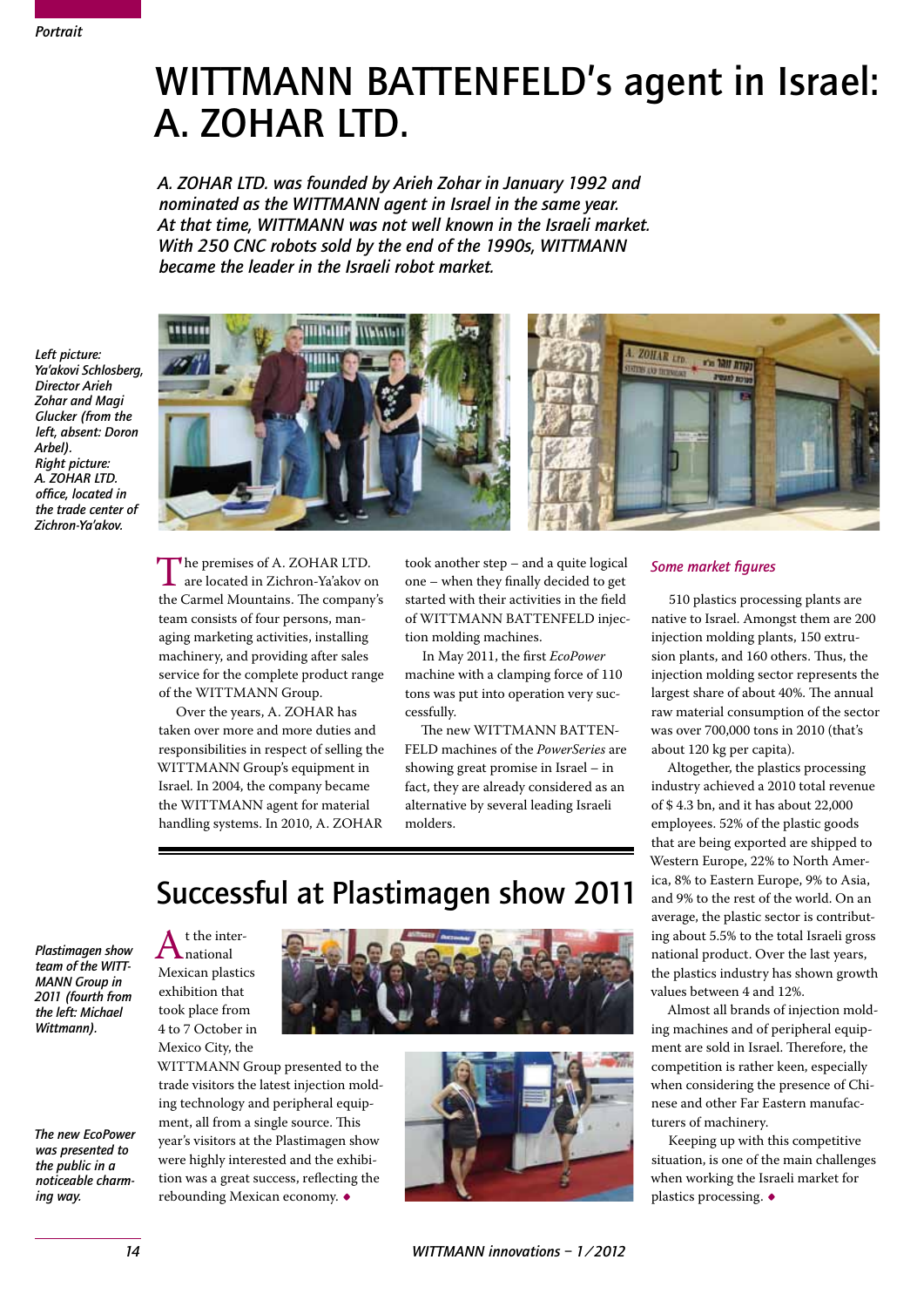### Articles that appeared in *WITTMANN innovations* so far

#### *Injection Molding*

- WITTMANN BATTENFELD: One stop shopping for injection molding *4/2008*
- Metal injection molding at Indo-US MIM *4/2008*
- Cost optimization: EcoPower by
- BATTENFELD *1/2009* • IT assisted services *1/2009*
- Water injection for all-plastic parts *2/2009*
- Krona Indústria and WITTMANN BATTENFELD *2/2009*
- • Molding micro-parts with the Micro-system 50 *3/2009*
- Multi-component process at wolfcraft *4/2009*
- Process data acquisition: partnership with Wille System *4/2009*
- The new all-electric EcoPower injec-
- tion molding machine *4/2009* • Thomas Dudley and WITTMANN BATTENFELD *1/2010*
- • IML with TM Xpress *1/2010*
- AIRMOULD® and AQUAMOULD® Mobile *1/2010*
- Design Molded Plastics and their
- molding machines *2/2010* • Stadelmann relies on Wille and WITT-MANN BATTENFELD *2/2010*
- The new MicroPower molding machine *3/2010*
- AQUAMOULD® and projectile injection technology *3/2010*
- • New benchmark in large machines: MacroPower *4/2010*
- STELLA relies on WITTMANN BATTENFELD machines *4/2010*
- • The *ServoDrive* technology *1/2011*
- The 75<sup>th</sup> machine for Krona 1/2011
- • Packaging specialist TM Xpress *2/2011*
- 
- • WAVIN (Czech Rep.) and WITT-MANN BATTENFELD *3/2011*
- SANIT molding a success  $3/2011$ WEPPLER Filter using BATTEN-FELD machines *4/2011*

#### *News From The Subsidiaries*

- • Australia *2/2008*
- • Austria *2+3/2008*, *1/2010*, *3/2011*
- • Benelux *3/2008*, *2/2009*
- • Brazil *3/2007*, *1/2009*
- • Bulgaria *2/2009*
- • Canada *1/2007*, *1+2/2008*, *3/2009* • China *2/2010*
- • Czech Republic/Slovakia *4/2009*
- • Denmark *1/2009*
- • Finland *4/2008*
- • France *2/2007*, *3/2008*
- • Germany *1/2007*
- • Great Britain *2/2009*, *2/2010*
- • Hungary *1/2008* • India *2/2008*, *3/2010*
- 
- • Italy *4/2008*, *1/2010*, *4/2011* • Mexico *3/2007*, *3/2009*, *1+2/2011*
- 
- Slovenia/Croatia  $1/2010$
- Southeast Asia  $2/2007$ South Kores  $3/2010$
- 
- • Spain *3/2007*
- Sweden 2/2009 Switzerland  $1/2008$
- • Taiwan *4/2009*
- • Turkey *3/2008*, *2+4/2011*
- USA  $2/2008$ ,  $3/2009$ ,  $1/2011$

#### *Conveying/Drying*

- • Central drying and conveying at Rob-ert BOSCH *1/2007*
- Quality control of the WITTMANN dryers *1/2007* Drying and conveying system at
- Kromberg & Schubert *2/2007*
- • Cost efficient material drying *2/2007* • FEEDMAX conveying units fit for the clean room *3/2007*
- The new DRYMAX ED80 material
- dryer *3/2007* Focus on material feeding  $1/2008$ The WITTMANN network control
- at Arge2000 *2/2008* Changing parameters when convey-
- ing different materials *2/2008* Optimizing a material conveying
- system *3/2008* DRYMAX dryers complete with
- energy rating *3/2008* Metchem central material handling
- system *4/2008* • Auxiliaries at Delphi in China *1/2009* The LISI COSMETICS central sys-
- tem *2/2009*
- Perfect planning of central systems avoids downtime *3/2009*
- • Testing the WITTMANN energy claims at FKT *4/2009* The new FEEDMAX B 100 *1/2010*
- • Greiner is saving energy by using WITTMANN dryers *2/2010*
- The A.C.S. conveying system  $3/2010$
- • Tne new FEEDMAX Primus material conveyor *4/2010*
- The new DRYMAX Aton 2/2011
- • The BKF conveying system *2/2011*
- WD Kunststofftechnik and its central system *4/2011*

#### *Blending*

- The new WITTMANN blenders of the GRAVIMAX series *2/2007*
- The truth about blender economics *3/2007*
- The new GRAVIMAX 14V blender *3/2009*
- The art of blending regrind  $3/2011$

#### *Granulation*

- Inline recycling of sprues  $1/2007$
- Giant granulator MCP 100 2/2007
- The new MAS granulator  $3/2007$
- • The challenging recycling process *1/2008*
- The MC 70-80 granulator at Centrex
- *2/2008* Gibo Plast enforces recycling  $2/2009$
- • The new AF auger feed for MC cen-tral granulators *4/2009*
- Grinding of ferrite  $1/2010$
- 
- Grinding critical material 3/2010<br>TMP CONVERT: Customized solutions *1/2011*
- Inline recycling with Minor 2 3/2011

*WITTMANN innovations – 1/2012 15*

#### *In-Mold Labeling*

- WITTMANN IML stack mold systems *3/2007*
- The WITTMANN  $2 + 2$  stack mold *1/2008* ATM d.o.o. in Serbia grows with
- WITTMANN systems *3/2009*
- • Quadrangular IML design at PLASTIPAK in Canada *4/2010*

#### *Temperature Control*

cooling *4/2008*

[C250] *3/2009*

*3/2010*

*Automation*

- The advantages of pulsed cooling *1/2007*
- Comparing water to oil  $2/2007$ The new temperature controllers of
- the TEMPRO plus C series *3/2007*<br>● The new COOLMAX compact cool-
- ing units *2/2008* Temperature controller "guarding"

• Variothermal tempering *1/2009* • The new TEMPRO plus C180 2/2009 • The new TEMPRO direct C120

WFC: WITTMANN Water Flow Control functionality *4/2009* TEMPRO plus C180 water temperature controller *1/2010*<br>• WITTMANN TEMPRO: The universal benchmark *2/2010*<br>BFMOLD™ mold cooling system

The new TEMPRO plus D tempera-

ture controllers *4/2010* • Online-thermography *1/2011* • Tempering and injection molding at Fuchs & Sohn *2/2011*

injection molding machines *3/2008* Temperature controllers with DUO

• Production and quality control in medical engineering  $1/2007$ medical engineering *1/2007* • The handling of large structural foam parts *2/2007* The new R8 robot control 3/2007 • High-end: The production of seat adjustment rods *1/2008* Drive engineering for robots  $1/2008$ • Automating the production of trans-ponder pins *2/2008* Automated production of remote

Automation at Carclo Technical

The cultivation of growth with WITTMANN robots *2/2009* • Bruder toy wheel production *4/2009* • Production of pallets at Georg Utz in

EcoMode helps getting energy ef-<br>ficient robots 2/2010 ficient robots 2/2010<br>
Automated production of oil level<br>
sensors 2/2010 • Automating rotation welding *3/2010* • The new R8.2 robot control *4/2010* Linear robots in the clean room

Super-fast part removal  $2/2011$ • Automation of cups and lids *3/2011* • Superior mulit-component molding

The flexible automation cell as ABA-

control keys *3/2008*

Plastics, UK *4/2008*

PGT *1/2009*

Poland *1/2010*

*1/2011*

*4/2011*